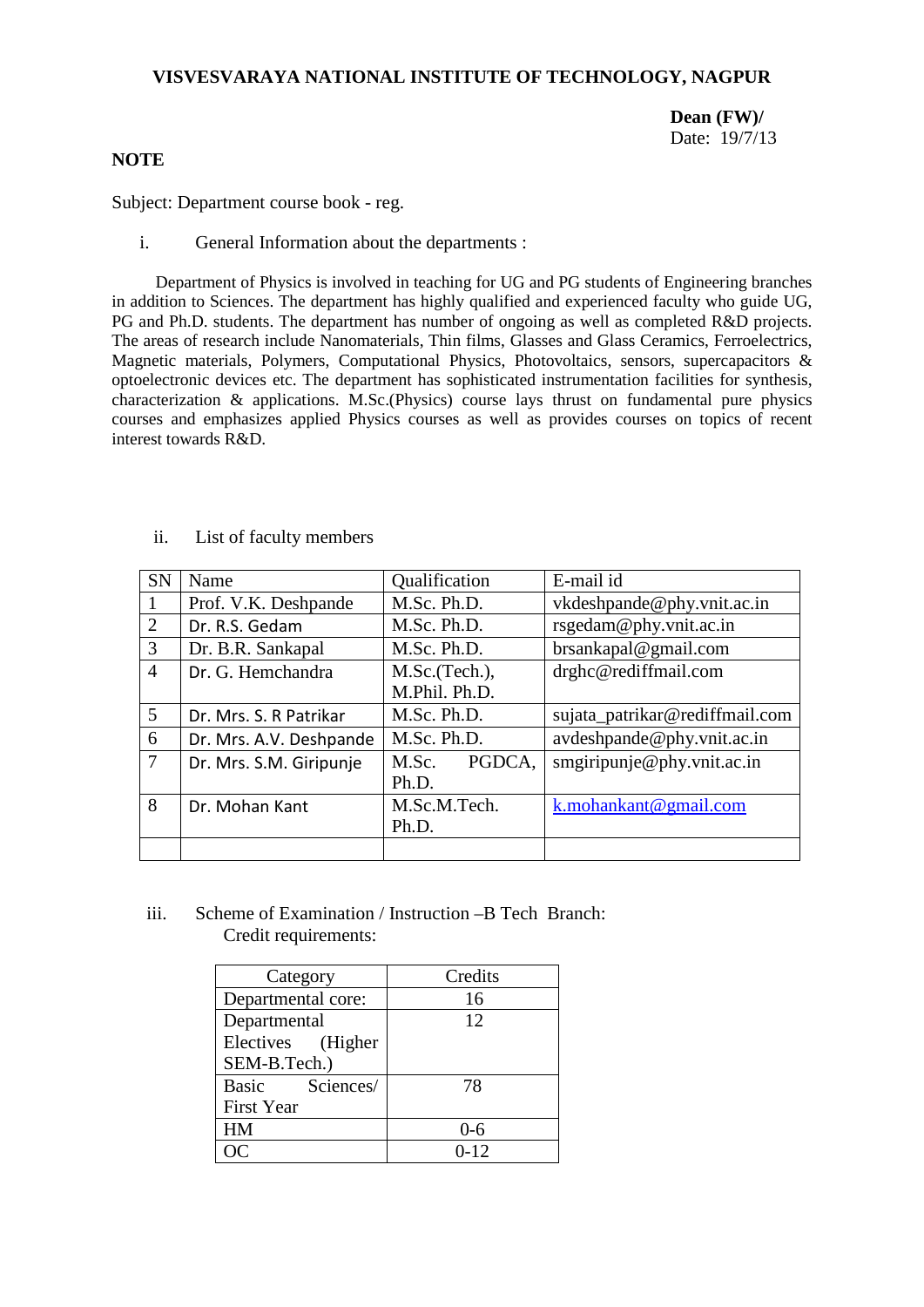Details of credits:

| I Semester          |                         |             |                | II Semester   |                    |             |                |  |
|---------------------|-------------------------|-------------|----------------|---------------|--------------------|-------------|----------------|--|
| Code                | Course                  | $L-T-P$     | Credits        | Code          | Course             | $L-T-P$     | Credits        |  |
| Core                |                         |             |                | Core          |                    |             |                |  |
| <b>PHL101</b>       | <b>PHYSICS</b>          | $3 - 0 - 0$ | 6              | <b>PHL101</b> | <b>PHYSICS</b>     | $3-0-0$     | 6              |  |
| <b>PHP101</b>       | PHY.LAB                 | $0 - 0 - 2$ | $\overline{2}$ | <b>PHP101</b> | PHY.LAB            | $0 - 0 - 2$ | $\overline{2}$ |  |
| Elective            |                         |             |                |               |                    |             |                |  |
|                     |                         |             |                |               |                    |             |                |  |
|                     |                         |             |                |               |                    |             |                |  |
| <b>III</b> Semester |                         |             |                |               | <b>IV</b> Semester |             |                |  |
| Code                | Course                  | $L-T-P$     | Credits        | Code          | Course             | $L-T-P$     | Credits        |  |
| Core                |                         |             |                | Core          |                    |             |                |  |
| <b>PHL203</b>       | Electronic<br>materials | $3-0-0$     | 6              |               |                    |             |                |  |
| Elective            |                         |             |                |               |                    |             |                |  |
|                     |                         |             |                | <b>PHL202</b> | Introductio        | $3 - 0 - 0$ | 6              |  |
|                     |                         |             |                |               | to<br>n            |             |                |  |
|                     |                         |             |                |               | material           |             |                |  |
|                     |                         |             |                |               | science            |             |                |  |
|                     |                         |             |                |               |                    |             |                |  |
|                     | V Semester              |             |                |               | VI Semester        |             |                |  |
| Code                | Course                  | $L-T-P$     | Credits        | Code          | Course             | $L-T-P$     | Credits        |  |
|                     |                         |             |                |               |                    |             |                |  |
| Core                |                         |             |                | Core          |                    |             |                |  |
| PHP306              | Electrical              | $0 - 0 - 2$ | $\overline{2}$ |               |                    |             |                |  |
|                     | and                     |             |                |               |                    |             |                |  |
|                     | electronic              |             |                |               |                    |             |                |  |
|                     | materials               |             |                |               |                    |             |                |  |
|                     | lab                     |             |                |               |                    |             |                |  |
|                     |                         |             |                |               |                    |             |                |  |
| Elective            |                         |             |                |               |                    |             |                |  |
| <b>PHL305</b>       | Electrical              | $3-0-0$     | 6              |               |                    |             |                |  |
|                     | and                     |             |                |               |                    |             |                |  |
|                     | Magnetic                |             |                |               |                    |             |                |  |
|                     | Material                |             |                |               |                    |             |                |  |
|                     |                         |             |                |               |                    |             |                |  |
|                     | <b>VII Semester</b>     |             |                |               | VIII Semester      |             |                |  |
| Code                | Course                  | $L-T-P$     | Credits        | Code          | Course             | $L-T-P$     | Credits        |  |
| Core                |                         |             |                | Core          |                    |             |                |  |
|                     |                         |             |                |               |                    |             |                |  |
| Elective            |                         |             |                |               |                    |             |                |  |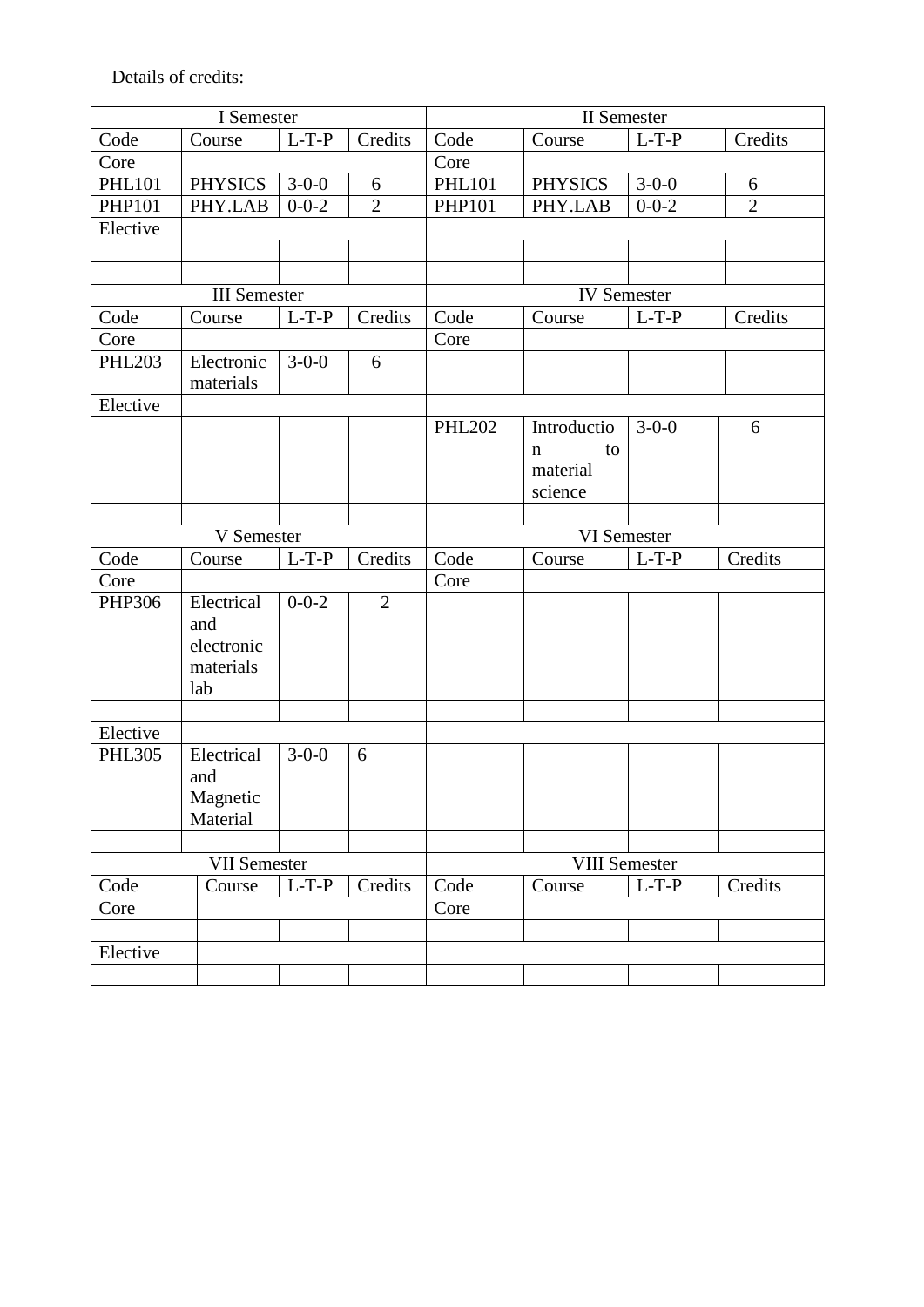## iv **Detailed syllabus :**

Course Number : PHL 101 Course Name : Physics Credits : 6

Black Body Radiations, Photoelectric effect, Compton effect, Concept of matter waves, Davission and Germer's experiment, Heisenberg's Uncertainty principle, Schrodinger's Wave equation and its application. Quantization of energy.

Crystal Structure : Unit cell and its characteristics in SC , BCC, FCC crystal structure, Miller indices, Bragg's Law, interplaner spacing.

Free electron theory, Formation of energy bands in solid, Fermi level in an intrinsic and extrinsic semiconductor, Hall effect, p-n junction diode, transistors.

Motion of charged particles in electric and magnetic field. Electrostatic and magnetostatic focussing, CRO, Cyclotron.

Interference, diffraction and their applications.

#### **Books Recommended:**

- 1. Resnick, Walker and Halliday, Fundamental of Physics, John Willey and Sons. Inc,  $6<sup>th</sup>$  Edition, 2005.
- 2. B. G. Streetman, Solid State Electronics, Prentice Hall India (2<sup>nd</sup> Edition) 1986
- 3. M.N. Avadhanulu and P.G. Kshirsagar, A text Book of Engineering Physics, (7th Edition) 2004.
- 4. Dekkar A.J.; Electrical Engineering Materials; Prentice Hall og India Publication, 1992
- 5. Kenneth Krane; Modern Physics; (2<sup>nd</sup> Edition); John Wiley Eastern, 1998
- 6. S. O. Pillai, Solid State Physics, New Age International Publishers, 3<sup>rd</sup> edition, 1999

Course Number : PHL 203 Course Name : Electronic Materials Credits : 6

Dielectric properties of insulators in static fields, Polarization, Dielectric constant, Dielectric behavior of materials, Ferroelectric, Piezoelectric and Pyroelectric materials,

Dielectric properties of insulators in alternating fields, Complex dielectric constant, Dipolar relaxation, Dielectric loss, Loss tangent, Dielectric break down, different types of capacitor, multilayer capacitors, Ferroelectric polymers.

Conductivity of pure metals and alloys, Temperature coefficient of resistivity, High conductivity materials, Fixed and variable resistors, Resistors used in electronic circuits,

Magnetic materials classification, Soft and Hard magnetic materials, Ferrites, Magnetic cores of transformers, Relays, memory elements, Magnetic resistors and Magnetic tapes mutliferroic materials Superconductivity, Type-I and Type-II superconductors, High temperature superconductivity, Applications of superconductivity.

Text / Reference

- 1. Dekkar A.J.; Electrical Engineering Materials; Prentice Hall of India Publications, 1992
- 2. Seth S.P.; A course in Electrical Engineering Materials; (Third edition)Dhanpatrai Publications,2003
- 3. Joshi M.A.; Electronic components and materials; SPD Publications
- 4. Pillai S.O.; Solid State Physics; New Age Publication, 1999
- 5. Kasap S.O.; Principles of Electronic Materials and Devices; Tata-Mcgraw-Hill, 2002